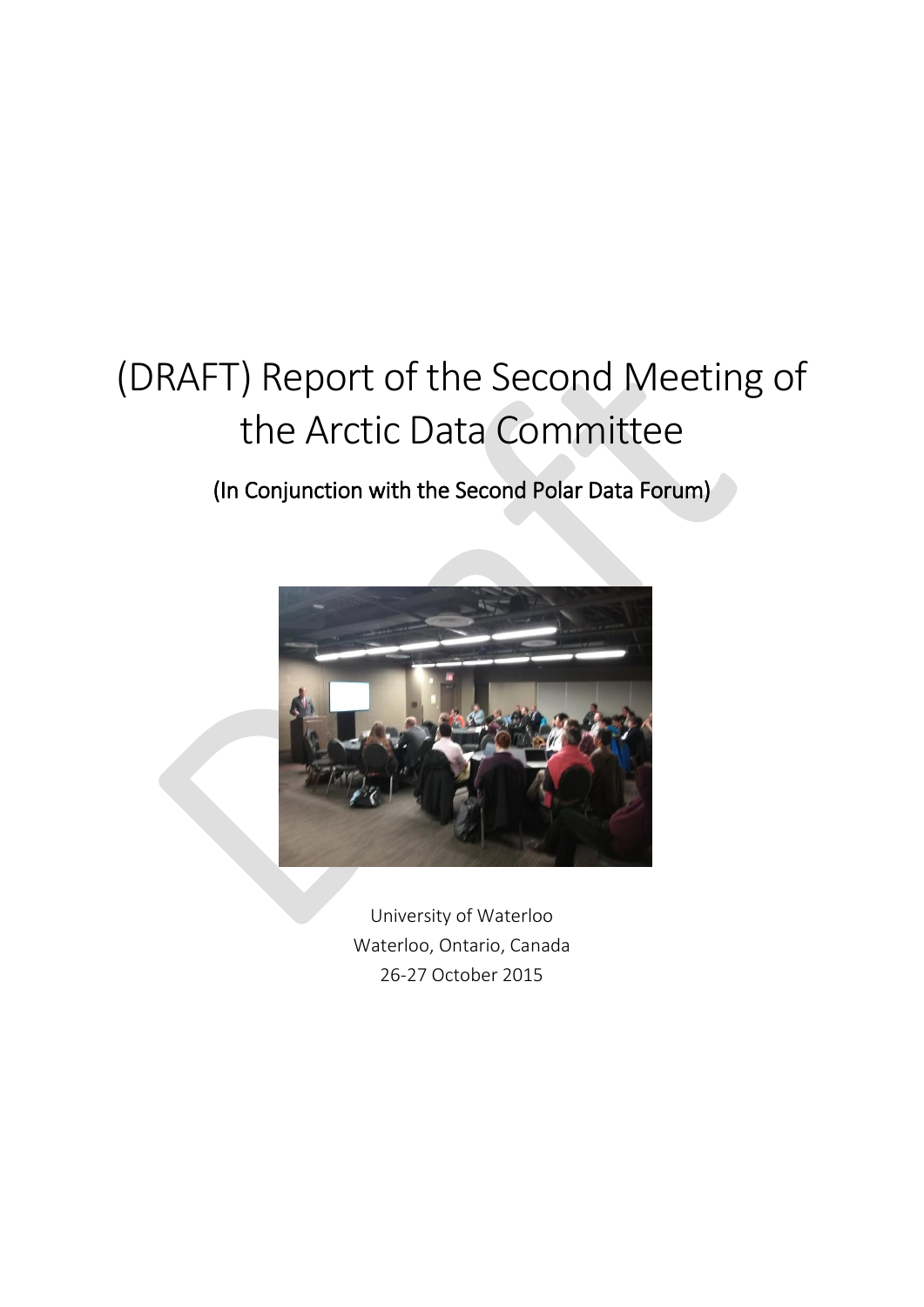# Report of the Second Meeting of the Arctic Data Committee

## *Meeting Details*

*Meeting: Second Meeting of the Arctic Data Committee Date:Time: 08:30 – 17:00 26 October, 08:30 – 11:30 27 October 2015 Location: Multi Purpose Room A, Fed Hall, University of Waterloo, Waterloo, Ontario, Canada*

## *Attending:*

Ruth Duerr (USA) Julie Friddell, Canada Allison Gaylord, (USA) (Remote) Øystein Gødoy (WMO) Helge Goessling (ICES) Peter Griffith (USA) Halldór Jóhannson, Iceland (Remote) Ulf Jonsell (Sweden) John Kozimor (USA) Jan Rene Larsen (SAON) Kári Lárusson (AMAP) William Manley, (USA) (Remote) Mark Parsons (RDA) (27<sup>th</sup>) Serge Scory (Belgium) Colleen Strawhacker (USA) Marten Tacoma (Netherlands) Alex Tate (UK) Stein Tronstad (Norway) Volker Rachold (IASC) (27<sup>th</sup>) Shannon Vossepoel (Canada) Hinori Yabuki (Japan) Lynn Yarmey (USA) Zhang Beichen (China)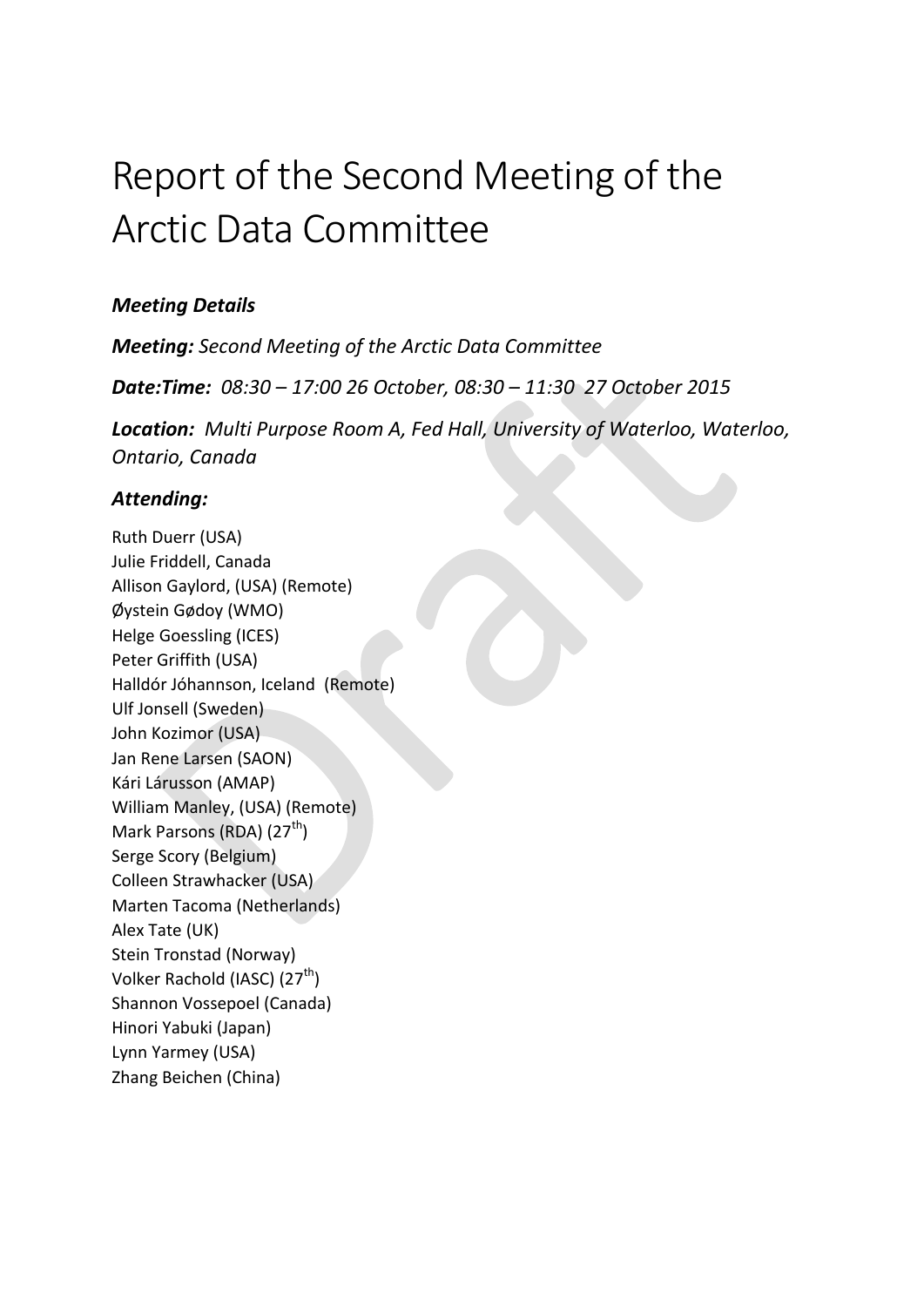## Summary of Discussions and Outcomes

## Administration and Governance

- The Arctic Data Committee (ADC) governance and administrative model was discussed and a revised Terms of Reference (ToR) developed. The ToR will be reviewed by the ADC and the IASC and SAON Executives with confirmation expected early in 2016
- An ADC Steering Group is proposed comprising a Chair and two Vice Chairs. Details are provided in the draft ToR. Candidates for the positions are:
	- o Chair: Peter L. Pulsifer, United States
	- o Vice-chair (elect) (focus on outreach), Stein Tronstad, Norway
	- o Vice-chair (elect) (secretary) Marten Tacoma, The Netherlands
- Reports were made on each of the work packages (WPs) established during the first ADC meeting, and two new WPs were established:

## ADC Activities

## Mapping the Arctic Data Ecosystem (Peter Pulsifer, USA)

Good progress has been made with a first iteration of the ecosystem map ready to include in the new ADC website. The current model is provisional and will be refined through continued consultation with communities of practice (e.g. atmospheric, Arctic ocean fisheries, documenting Indigenous knowledge etc.).

This WP will continue with a focus on the expansion of content, improvement of the display, database and query technology, and significant promotion of the results. WP activities will be done in collaboration with a complementary EU-PolarNet project.

## Common Metadata Elements (Julie Fridell, Canada)

Progress was made in refining a previously developed inventory of different metadata profiles being used in polar science. Additional work and resources are required and a Canadian funding initiative may provide some support for this effort if successful.

Goals this year are to finalize the preliminary set of elements and discuss with expert groups, review with the ADC and the broader community and publish a first iteration. If possible, also validate the recommendations, make a list of compliant data centres and write a "Dummies Guide" for sharing metadata.

## Data Publication and Citation (Alex Tate, UK)

A summary web page was created reference a selection of key documents and best practices relevant to data publication and citation. There was agreement that principles and practices developed by other expert groups should be endorsed and promoted by the ADC (e.g. COPDESS). This WP is complete and the results will be used to populate the data publication and citation section of the new ADC website.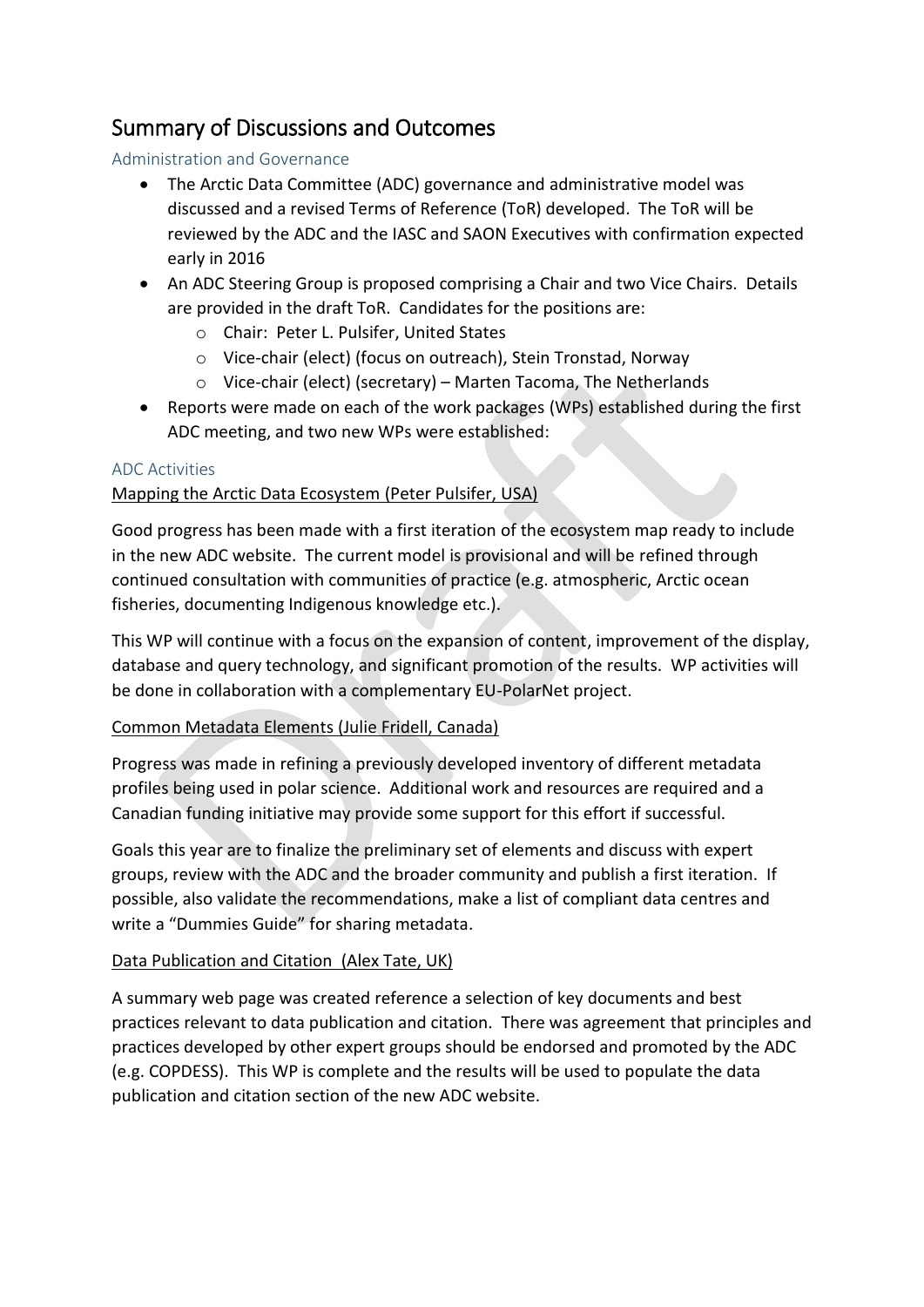### Interoperability Experiment

Following discussion, it was decided that at present the ADC does not have the resources needed to move this WP forward on its own. Additionally, there was agreement that the mandate of the ADC is generally not to build systems, but to advise and coordinate activities. The ADC will work to facilitate, and where appropriate endorse, partnerships and efforts by ADC members and others in the community to secure additional funding and develop projects with an interoperability focus. This WP will be seen as an ongoing effort with a significant network building and outreach component.

## Network Building (New)

There was agreement that network building and in particular building connections with external bodies focused on various aspects of data management, sharing and use is a priority. Specifically, this will included applying for a World Data System membership and establishing a memorandum of cooperation with the Standing Committee on Antarctic Data Management. A network building work package will be developed in Year 2 of ADC operations.

## Outreach (New)

Related to network building, outreach was recognized as a key area of development for ADC as it matures. This includes development of a social media strategy, creation of outreach materials (e.g. logo, website, poster for presentation at conferences etc.). A network building work package will be developed in Year 2 of ADC operations.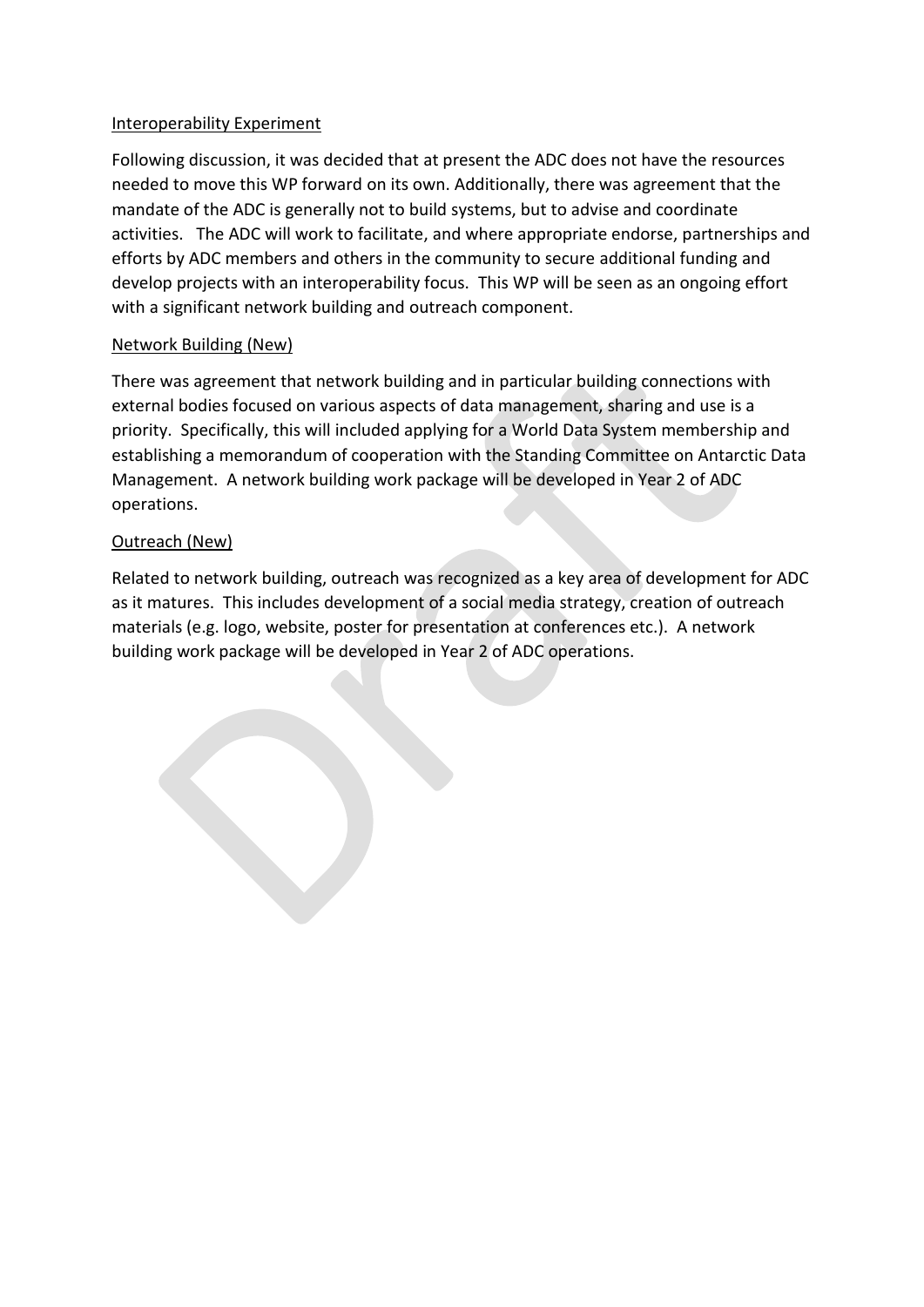# Detailed report

October 26<sup>th</sup>

Introductions

All participants attending the meeting introduced themselves

Opening remarks

- Peter Pulsifer presented the draft ADC governance and administrative model developed before the meeting.
- We have spoken about ethically open data. Basic rule is open data, but with room for exceptions for protecting human subjects or specific situations. There are different definitions on this. Do we have to establish a definition as a group? Yes. This will be included in the ToR.
- The discussion has a bias towards environmental data, Ruth Duerr ask how we will maintain connections with other data initiatives. Peter: Through individual members of the ADC [and establishment of new Network Building and Outreach  $WPs$ <sup>1</sup>

## *Decisions*

<u>.</u>

- Include definition or 'Ethically open data' from the IASC Data Statement
- Include definition of 'Arctic Data System' from the IASC Data Statement
- Include a 'Glossary'
- On 'Long term preservation of data' this can vary and be context specific
- Add 'Facilitate the development and harmonisation of data policies.'
- Consider remove 'mix of gender and seniority' from the section about the steering group
- On membership:
	- o Invite leaders of active and relevant SAON Tasks and Projects to join ADC
	- o Consider how to engage Indigenous Organisations and Permanent Participants of the Arctic Council.

ACTION: Julie to send a definition of polar data from 'Polar Knowledge Canada' to Peter Pulsifer

ACTION: ADC steering group to Invite leaders of active and relevant SAON Tasks and Projects to join ADC

ACTION: Peter Pulsifer will post draft statement to a Google doc to facilitate group editing.

 $1$  Decided during the course of the meeting.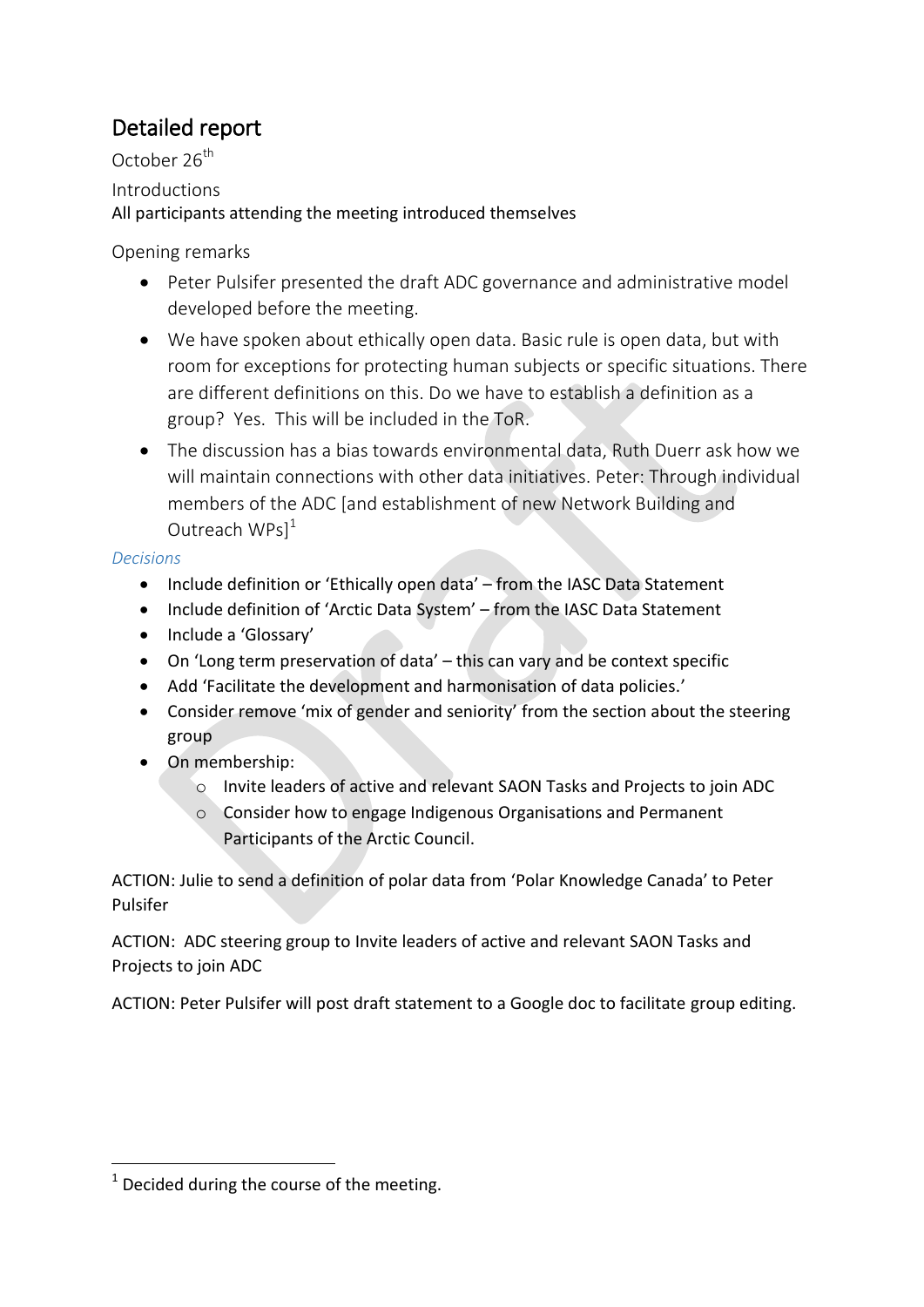## Review of the previous year

### The ADC website

 The website was hosted by the ArcticHub, now by ArcticPortal. The migration of the information has started, target for publication is end of November 2015. A draft of the site is available at [http://arcticdc.org](http://arcticdc.org/)

### Work Package 1: Mapping the arctic ecosystem

- Peter Pulsifer presented the progress to date. The data model will be completed in the next few months. The database will be populated, published and visualisations will be made.
- Various organisations have expressed interest or will provide input: NSF, EU-PolarNet, ESA
- Map has and will be developed through Partnerships with communities of practice.
- In the relationship there are four levels: Global initiatives with a polar/arctic aspect. Regional polar initiatives. National initiatives. There are international data organisations.

### Work Package 2: Metadata profile

- Julie Fridell reports on the progress last year. The spreadsheet has been updated and the group has come up with a matrix. The progress is restricted by funding. In a Canadian program for cyberinfrastructure funding has been asked for one person for a year. As ADC we might be able to use some of those hours.
- One of the ideas for the future is a 'Dummies guide for metadata'. As soon as basic material has been collected Julie will call for a teleconference.

## Work Package 3: Citations / publications

- Alex tells all the documents that were planned to be written in this WP already existed. Instead of rewriting them all a list of links is assembled at <https://www.bas.ac.uk/data/data-guidance-and-policy/data-citation-and-publishing/>
- This task is completed. In the afternoon the future will be discussed.

## Work Package 4: Interoperability experiment

- Because of limited recourses little has happened in this WP beyond discussion
- Following discussion, it was decided that at present the ADC does not have the resources needed to move this WP forward on its own.
- Additionally, there was agreement that the mandate of the ADC is generally not to build systems, but to advise and coordinate activities.
- The ADC will work to facilitate, and where appropriate endorse, partnerships and efforts by ADC members and others in the community to secure additional funding and develop projects with an interoperability focus.
- This WP will be seen as an ongoing effort with a significant network building and outreach component.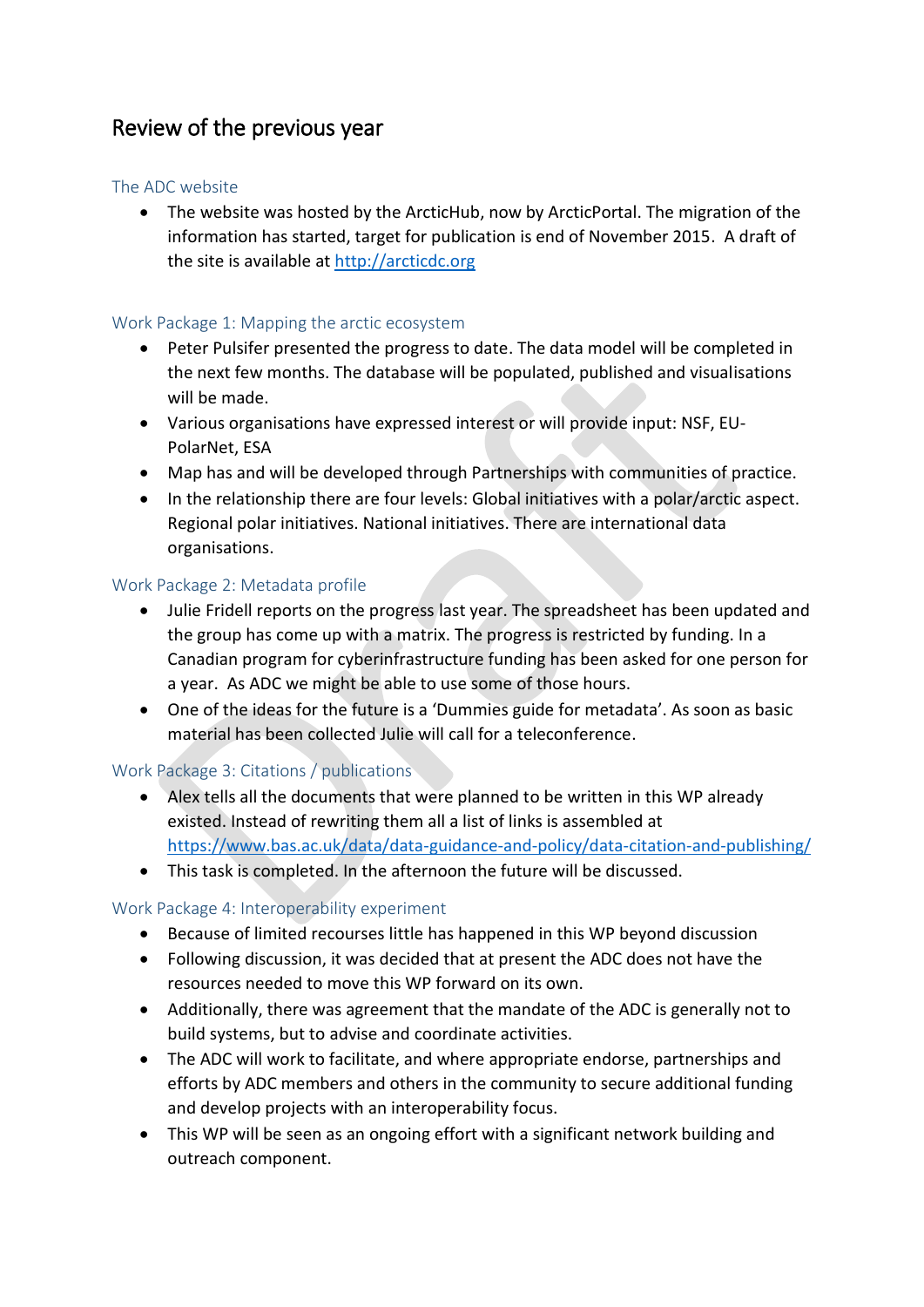## Learning about new polar science and data initiatives

The following initiatives were presented:

- EU-Polarnet (Jan Rene Larsen)
- Polar View (Peter Pulsifer on behalf of David Arthurs)
- NASA ABoVE Science Cloud (Peter Griffith)
- Arctic SDI (Peter Pulsifer)
- SIOS (Svalbard Integrated Observing System, Øystein)
- YOPP (Year of Polar Prediction, Øystein)
- WIGOS (WMO Integrated Global Observing System, Øystein)
- ADIwg Metadata Tools (Alaska Data Integration Working Group, Allison Gaylord)
- ARMAP / AOV (Bill Manley)
- GTN-P (Arctic Portal) on permafrost by AWI
- GaPSS (Gateway for Polar Social Sciences, Colleen Strawhacker): A new platform from NSIDC/ Meant to handle social science data. Also helps to enable trust among data scientist. Most of GaPSS hasn't had a technical build-up yet. Proposals for case studies are being written.
- Considering the breadth and depth of the sampling of projects presented, the importance of network building and outreach are confirmed.
- Network building, and in particular building connections with external bodies focused on various aspects of data management, sharing and use is a priority.
- Specifically, this will included applying for a World Data System membership and establishing a memorandum of cooperation with the Standing Committee on Antarctic Data Management. Connecting with the Research Data Alliance was also identified as a priority. A network building work package will be developed in Year 2 of ADC operations.
- Øystein Godøy (WMO, Norway) will take a lead role in this effort.

## Establish a viable work plan for ADC year 2

Peter Pulsifer made a number of introductory statements and posed questions to encourage group discussion: We should set achievable goals. Are there things that we are not doing? Do we get involved in system development and writing code? Do we get further into policy, like a data statement? Are we going to make a data system for ADC?

Stein Tronstad: Making a data systems that is ADC-specific would be beyond the scope of this work. It is a matter of funding.

Peter: What if someone came and said that they would build the system? General answer: ADC could work with proponents of system to guide design, ensure that priorities established by IASC/SAON are considered etc.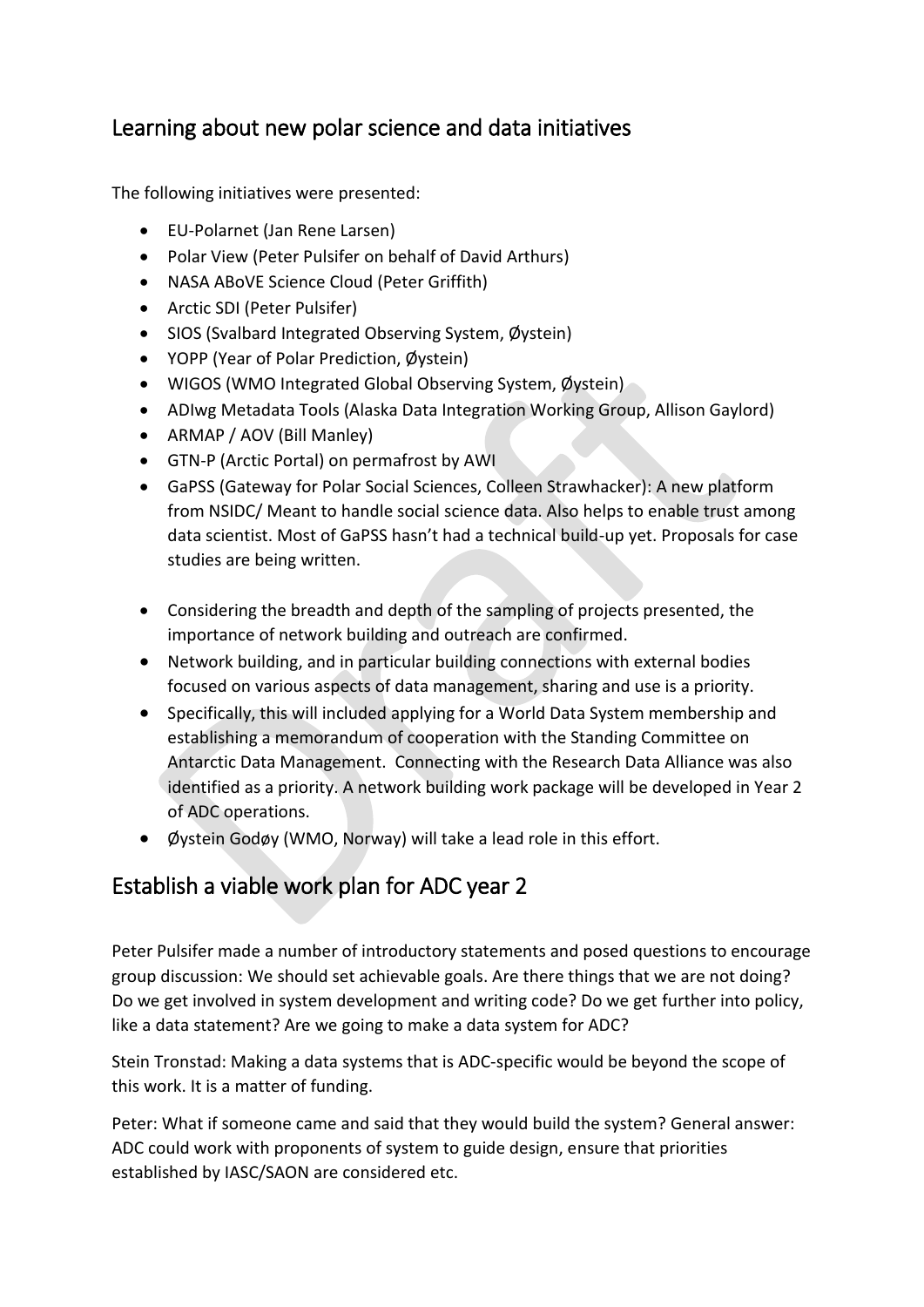### Evaluation of year 1

What are your reflection on your activities?

Arctic Ecosystem mapping (Peter): Despite progress, I am not exactly where I want to be on this. Software development is lacking behind the scenes. Along with developing content, this is where focus needs to be in Year 2.

Alex: (This is data citation, not PIC). I did not waste time, but beyond. REMEMBER to put this on SAON Facebook.

Metadata profile (Julie): Names and links have been established. A proposal has been made  $-$  part of a 5 million \$ proposal. Next time there will be a plan for completing it including contingency should proposal not be funded.

Peter: The recurring theme is that we need to stay very focused when establishing the scope of our deliverables and look to other sources of funding, like the Belmont Forum, if we are to expand.

Ruth Duerr: Much is happening globally, and it is important to know what is happing so you can affect what is happening elsewhere, and know what you have to adapt to.

Lynn: I found that metadata on its own is not particularly appealing to funders. Trendy things are funded. There is much potential in this room with people wanting things to be done.

Peter: How can we make the committee effective?

Allison: Her group has significant experience working with limited resources. She can provide input with respect to maximizing efficiency with what we have available. Many others in the group have similar experience.

Ruth: There are similar groups who are using student fellows.

Peter: We have had discussions about APECS, who we should link to. There is interest in this group about data management.

Lynn: Through day to day data center activities could be contributing to validation activities related to ADC, such as testing ADIwg metadata suite?

Ruth: With respect to networking, you may consider ratifying the Declaration on Data Citation of COPDESS.

Peter: I have been asked to endorse proposals. When doing so, I have simply recognized the relationship between the project and the objective of ADC rather than providing any statement on the quality of the proposal or value. Moving forward, we should consider the value of this to ADC or the parent bodies? Perhaps evaluate in terms of the proposals potential to contribute to ADC goals?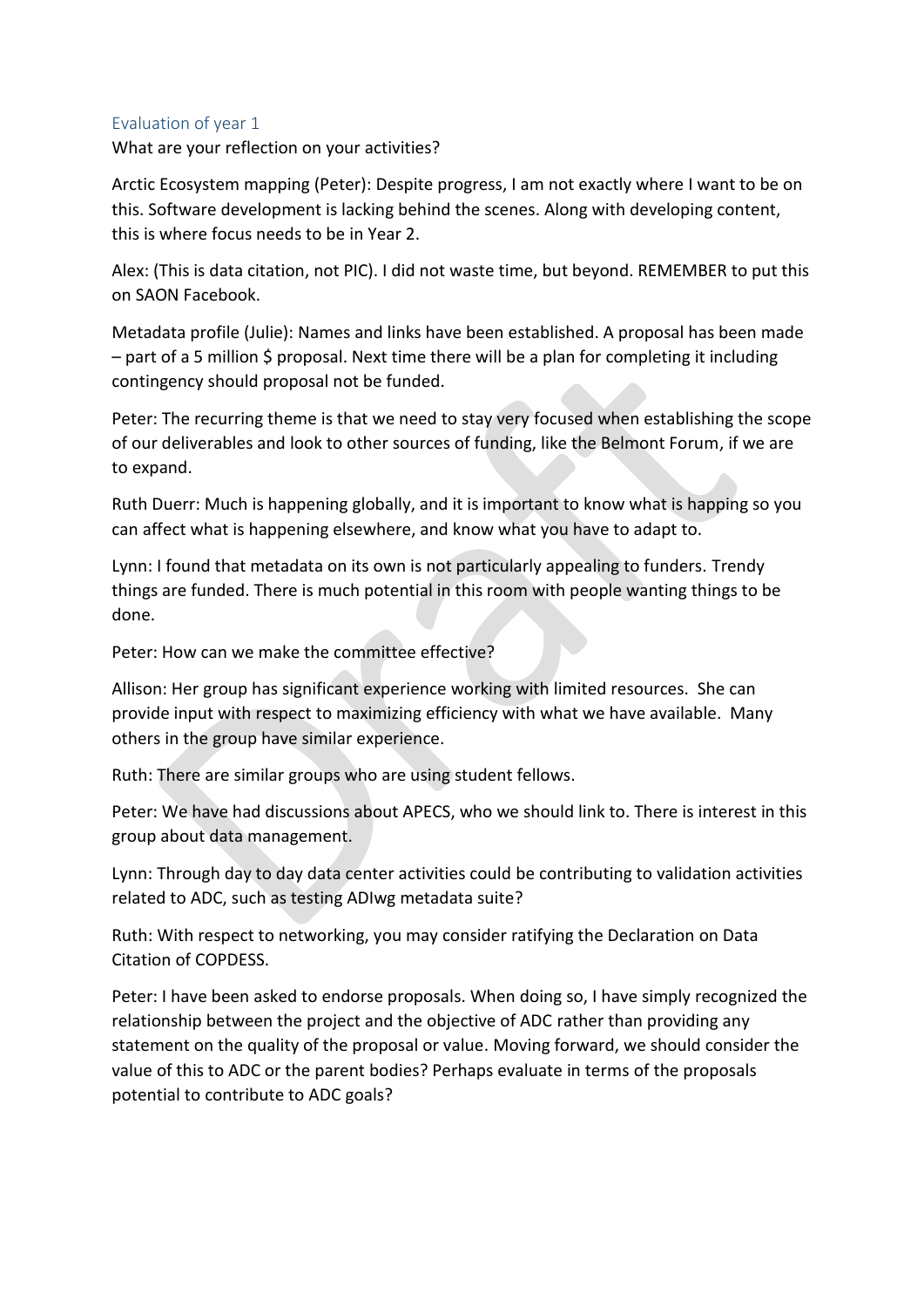## Goals Proposed for Year 2

*Items between square brackets would be nice to achieve, but will only be done if time permits*

- Interoperability there has to be funding before this can be done. This may already have been done by SIOS.
- Arctic Data Ecosystem mapping Peter Pulsifer
	- o Establish a data model in correlation with ADC and EU PolarNet
	- o Basic Prototype, this may be coevolved with SAON Committee on Observing Networks
- Metadata Julie Fridell
	- o Preliminary set of elements to distribute to experts groups (john, Stein, Alex, Øysterin, Colleen Peter G. Allison G., Hinori Yabuki, Jan) (+SCADM) (within two months)
	- $\circ$  Then review by full committee(s) (End of year)
	- o Review with broader community (Polar Mailing List) 6 weeks' notice
	- o Publish recommendations
	- o [Validate recommendations (ie ADIwg tools)]
	- o [Create a list of adhering
	- o data centers/users]
	- o [Dummies Guide to sharing metadata]
- Connection with other groups Øystein

| Organisation       | <b>Person</b>                                     |
|--------------------|---------------------------------------------------|
| <b>RDA</b>         | <b>Ruth Duerr</b>                                 |
| <b>GEO/GEOSS</b>   | Jullie Fridell, Peter Pulsifer(, Jan Rene Larsen) |
| <b>EU Polarnet</b> | <b>Ulf Jonsell</b>                                |
| YOPP / WIGOS /     | Øystein                                           |
| <b>GCW</b>         |                                                   |
| <b>EarthCube</b>   | Lynn                                              |
| <b>AGU</b>         | <b>Ruth Duerr</b>                                 |
| <b>ESIP</b>        | Peter Pulsifer, Ruth Duerr, John, Peter F         |
| <b>APECS</b>       | Colleen Strawhacker                               |
| <b>IASSA</b>       | Colleen Strawhacker                               |
| <b>SCADM</b>       | Through the many joint national representatives   |

- Data Publication and Citation Alex Tate
	- o Endorse Principles
	- o Endorse COPDESS (Coalition on Publishing Data in the Earth and Space Sciences)
	- o Populate arcticdc.org menu 'Data Publication' with a link to the BAS page and other relevant links.
	- o Link to community (ESIP/RDA/COPDESS) (Ruth)
		- IODE / IOC Ocean Data Publication Cookbook (add reference)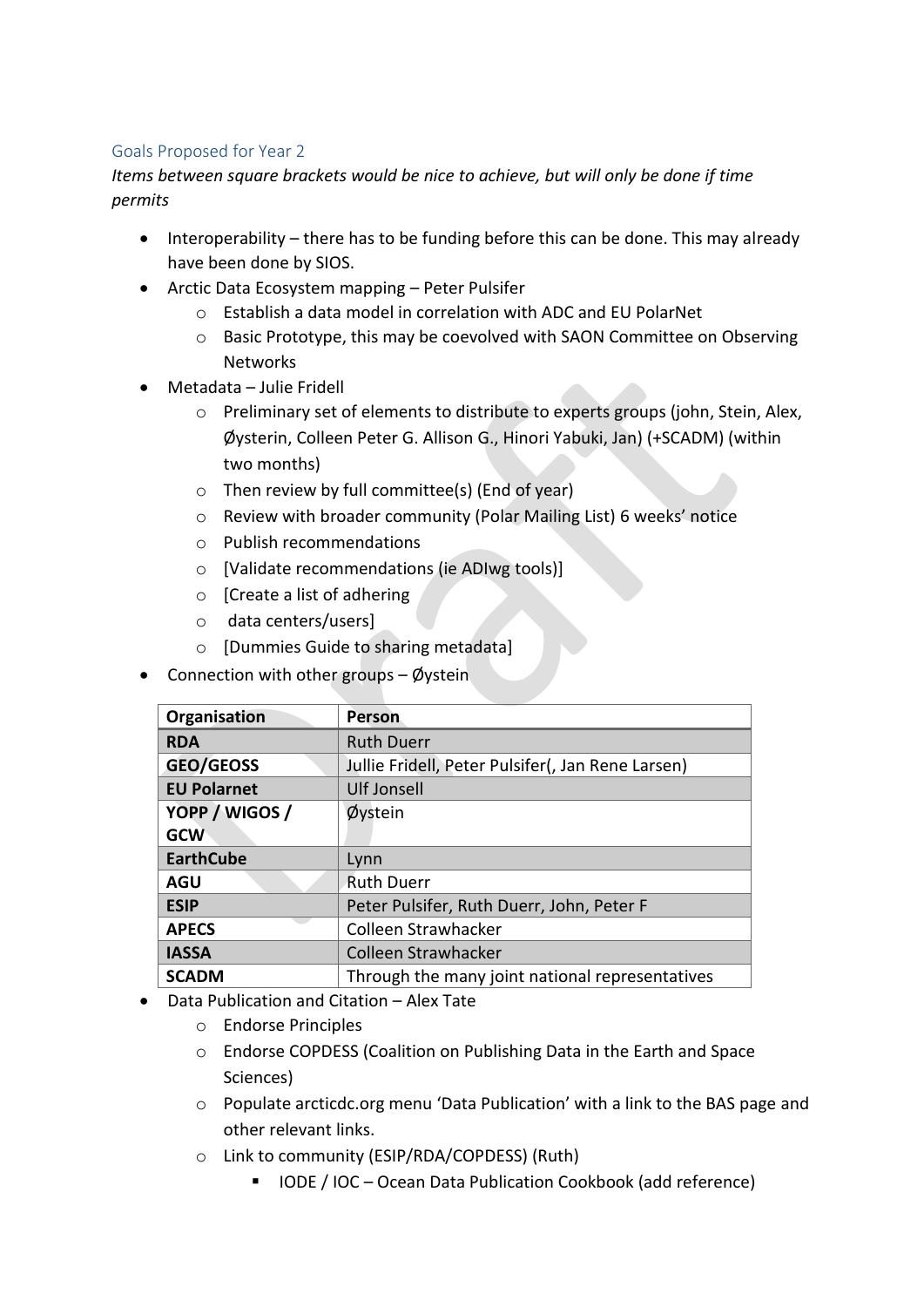- ESIP Guidelines for data citation
- Outreach (Colleen S., Shannon V., Anton vdP., Haldór J. identified as key participants)
	- o Finish and launch new web site
	- o Create outreach materials
		- **Logo/style set, posters, slides**
		- **Communicate to the community the background, skills of ADC (i.e.** scientific capacity as well as DM)
	- o A list of where scientists should be submitting data (Shannon V.) (check WDS)
	- o Establish Twitter; FaceBook; LinkedIn (Hashtag: PolarData ArcticData)
	- o APECS (relates to connection)
	- o GIS day November 18th
- Become member of WDS (World Data System)
	- o ADC could be an associate member, this means no requirements or reporting
	- o How to join:
		- **Expression of interest**
		- **EXEC** Letter of Agreement
		- **Representative**
		- **Brief description of data activities**
	- o We will apply
- Moving PIC forward (PIC) (Mark Parsons)
	- o Copy Ethics and Norms to ADC website (Marten)
	- o Work plan re. legal and usage in context (e.g. public mark) (possibly Carolyn Dubois)
	- o Cloud and discover tool support (reference GitHub)
	- o How To on badging methods (Ruth)
- Sustainability plan (Halldór J.)
	- o David Arthurs
- Repository of Data Management Plans (website)(partnership with SCADM) (Bob Arko)

## ADC Steering group candidates

According to the - to be finalized - Governance and Administrative model the steering group should consist of 4 people:

- Chair Peter Pulsifer
- Vice-Vhairs
	- o Outreach Stein Tronstad Connecting with other groups and social media The original candidate was Colleen Strawhacker, since both she and Peter are from the U.S. and the SG should consist of national representatives from different countries she is not eligible.
	- o Secretary Marten Tacoma Organise meetings, manage systems like Trello and google docs